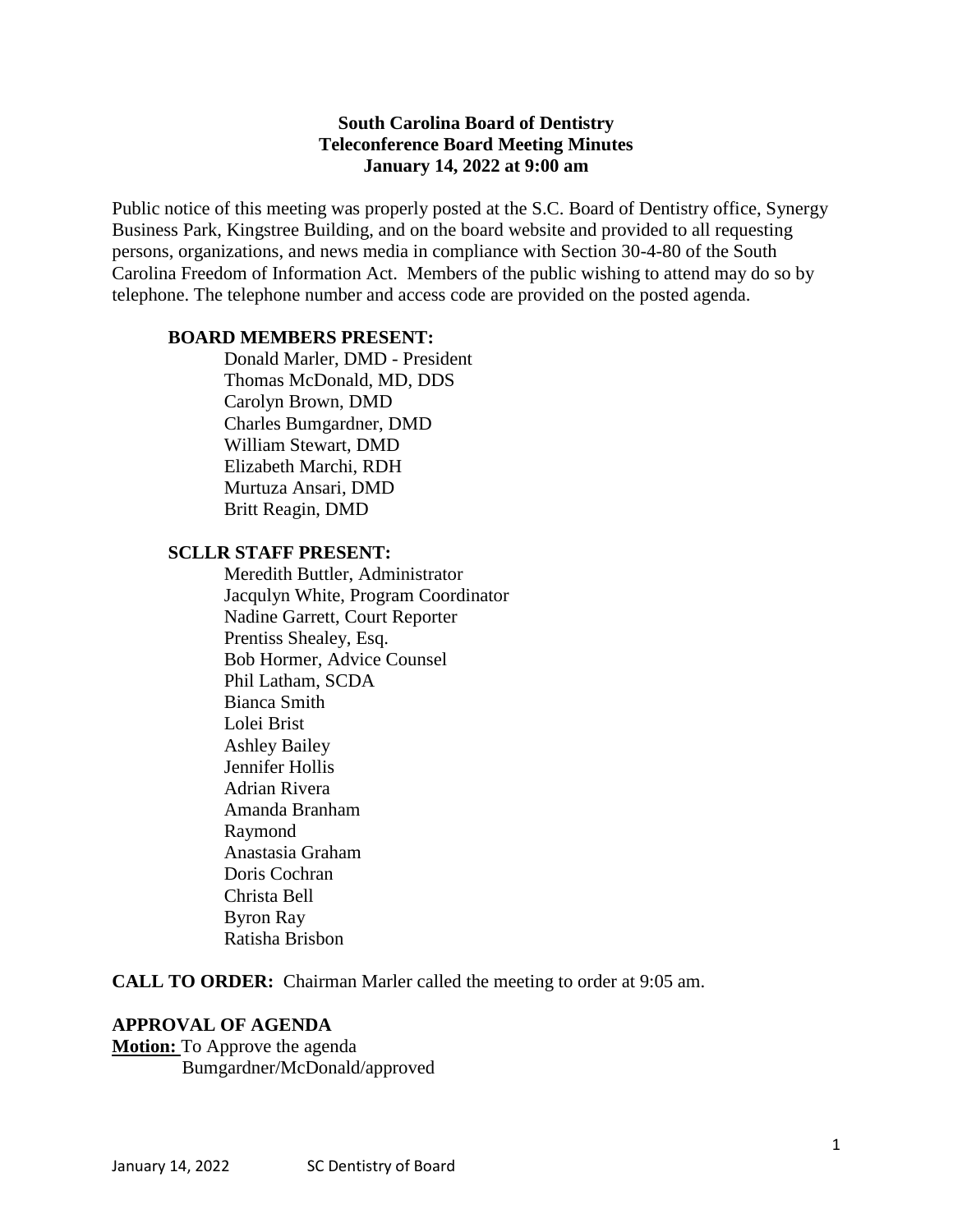#### **INTRODUCTION OF BOARD MEMBERS AND OTHERS:**

The Board Members introduced themselves.

#### **APPROVAL OF EXCUSED ABSENCES:**

Dr. Harold Eddy was absent. The approval of his absence will be approved at the next meeting.

# **APPROVAL OF BOARD MEETING MINUTES:**

**Motion:** To approve October 8, 2021, January 15, 2021 (Revised), October 9, 2020 (Revised), July 10, 2020 (Revised), May 15, 2020 (Revised), July 12, 2019 (Revised). Bumgardner/Reagin/approved

Meredith Buttler explained the revised minutes. There were some revision to the closed hearings that were listed in those minutes. There weren't any other changes in the minutes. Bob Hormer provided the legal aspects of the revision. They were revised according to Federal Laws and LLR's laws.

# **PRESIDENT'S REMARKS – Donald Marler, DMD:**

It is a joy and pleasure to serve on this board for the last four (4) years. I appreciate you all giving me the opportunity to serve as your president. I look forward for the year.

# **STAFF REPORTS:**

#### OIE Report

On behalf of Amanda Branham, Christa Bell reported for the period of October 1, 2021 to January 6, 2022. The report was provided in writing for information purposes only. There weren't any questions or concerns.

#### IRC Report

On behalf of Amanda Branham, Christa Bell reported the IRC Committee report. There were twenty (20) cases received. Recommendations are fifteen (15) be dismissed, two (2) Letter of Caution, two (2) walk back Letter of Caution (Reconsideration), one (1) formal complaint.

- **Motion:** To fifteen cases for dismissal
- Bumgardner/Brown/approved
- **Motion:** To issue two Letters of Caution
	- McDonald/Ansari/approved
- **Motion:** To issue two Letters of Caution (Reconsideration)
- McDonald/Brown/approved
- **Motion:** To issue one Formal Complaint Brown/Bumgardner/approved

Christa Bell reported there is fully staff of investigators. Two investigators will be designated to the dentistry board. Mrs. Graham left and Amanda Branham is the Chief Investigator. Dr. Paul Coombs is hired as an in-house consultant to provide expertise on certain subject matters.

#### ODC Report

There were twenty-six (26) cases received. Nineteen (19) are pending, four (4) closed and zero (0) appeal.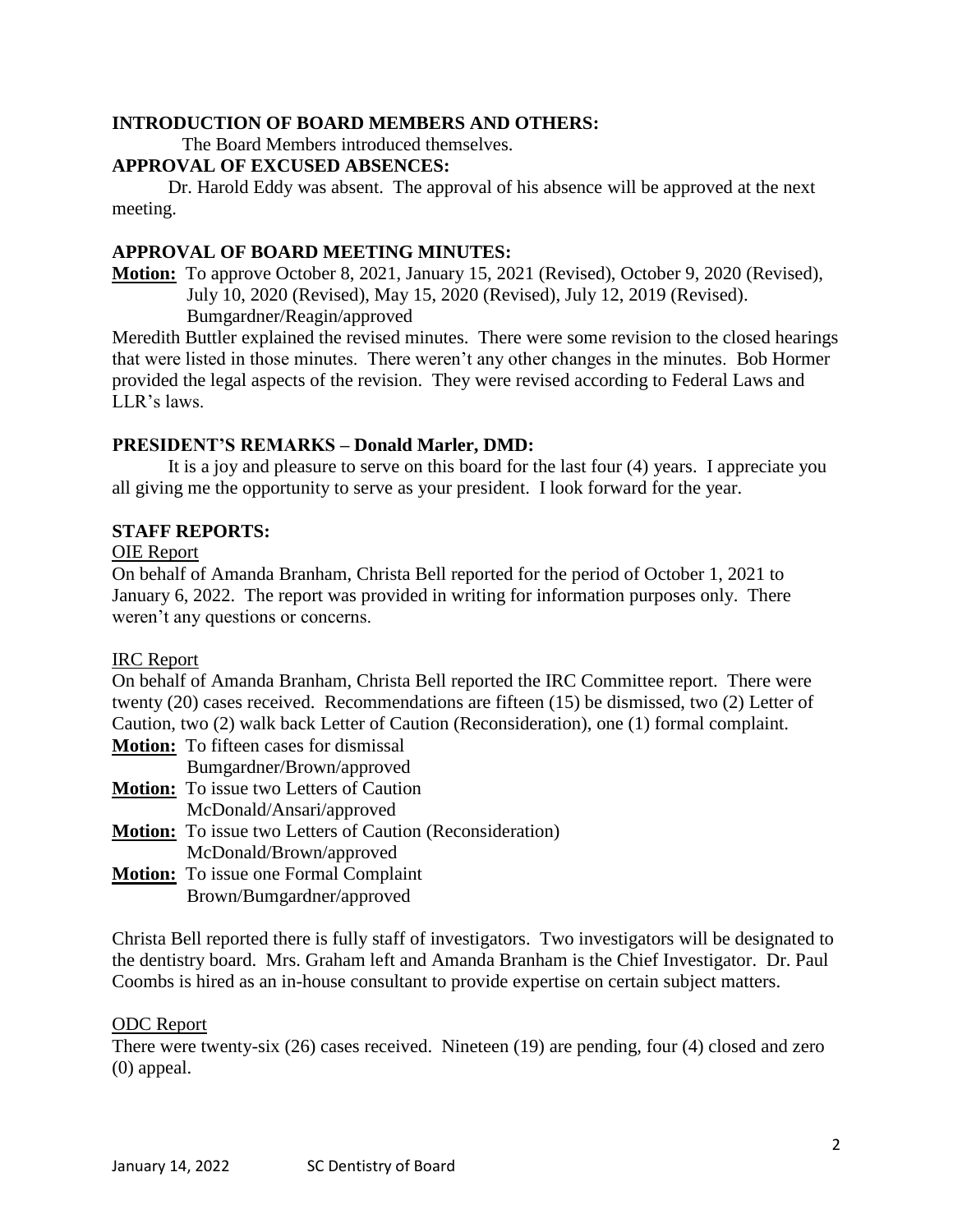#### **APPLICATION HEARING**

Dr. Vahideh Yousefi, DDS will appear before the board in April.

#### **REPORTS**

#### Continuing Education Review Work Group

Dr. Charles Bumgardner reported the Continuing Education Review Work Group is a useful format to address issues and concerns before the board. It appears that if a Freedom of Act request is made, the information can be given to the requestor. The work group will address any abuse of modalities. License by credential must complete continuing education. Dr. Bumgardner asked that the work group continue to work under his direction. Ms. Meredith Buttler asked the dental hygienist and dental technicians be included in the work group.

### **Motion:** To expand the work group to include Dental Hygienist and Dental Technicians Marchi/Ansari/Approved

#### Administrator Report

Ms. Meredith Buttler reported there are currently 3653 active general dentists and 31 active in renewal licensees, 738 active dental specialist and 20 active in renewal licensees, 4338 active dental hygienists and 36 active in renewal licensees, 3334 active dental assistants with NO and 0 in renewal licensees, 177 active dental technicians and 2 in renewal licensees and 7 active orthodontic technicians and 0 in renewal licensees. The Board's current cash balance as of November 30, 2020 is \$3,987,890.63.

CODA has reached out to the Board for two upcoming site accreditation visits. Dental Hygiene and Dental Assisting Education Accreditation site visit will be held at Greenville Technical College, Greenville, SC on March 8, 2022 through March 10, 2022. AEGD Education Accreditation Site Visit will be held at Spartanburg Medical Center, Spartanburg, SC on August 16, 2022.

Communications from the State Ethics Commission were sent earlier this month regarding reporting of income for 2021. Ms. White will be sending out financial statements to each of the members. The deadline for filing is noon on March 30, 2022. Please note, filing the report is electronically and mandatory. Failure to file by noon on March 30, 2022 will result in a minimum late filing penalty of \$100.

#### **OLD BUSINESS**

Dental Hygiene Committee Structure and Membership

Elizabeth Marchi, RDH reported By-Laws and names of hygienists. Dr. Bumgardner reviewed the By-Laws. He suggested removing nursing board that is mentioned.

**Motion:** To not establish Standing Committee but rather establish Work Group as needed. Bumgardner/there was not a second

**Motion:** To accept By-Laws as presented Reagin/Brown/Approved Bumgardner had cost concern Bumgardner/McDonald oppose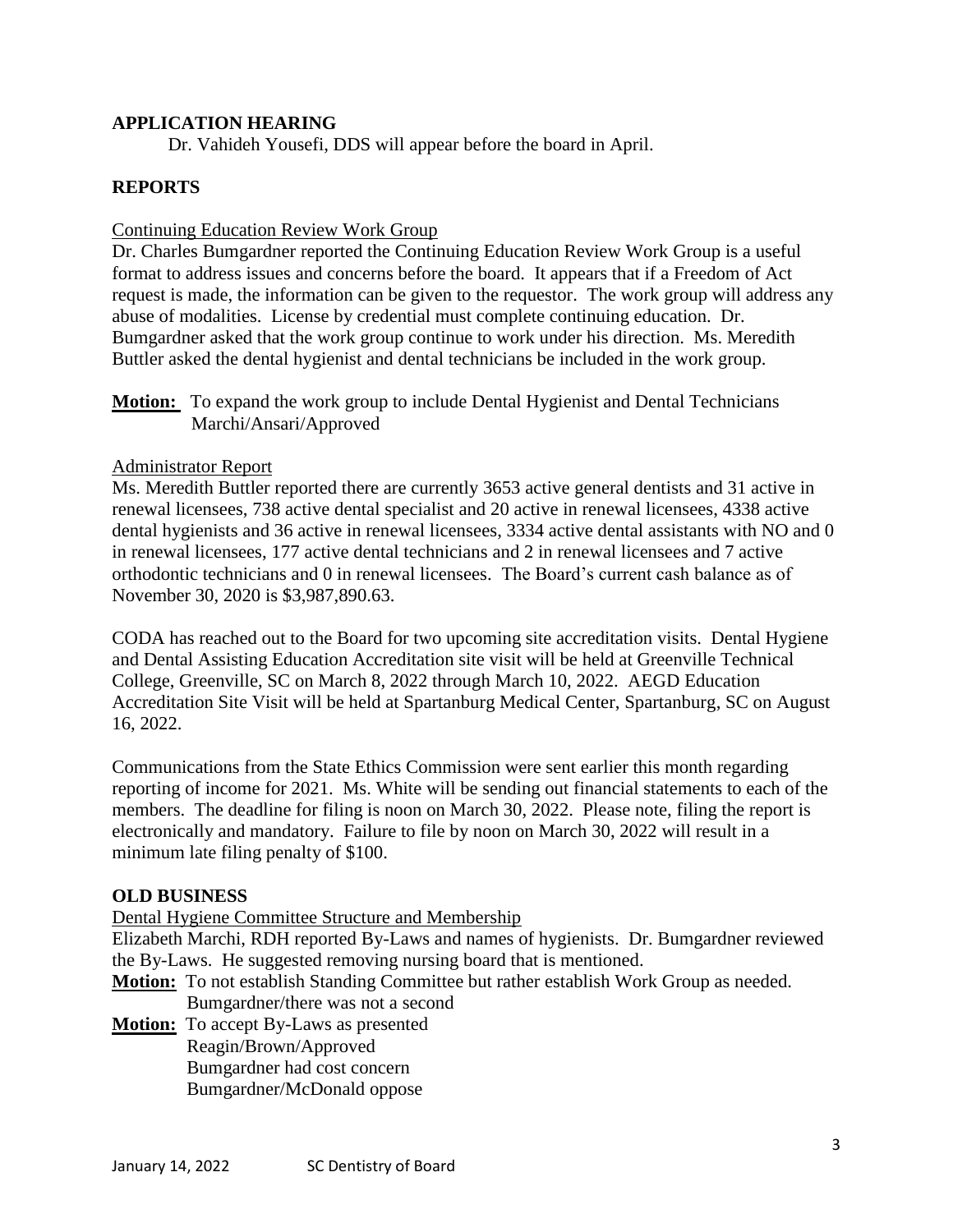### **NEW BUSINESS**

#### CE BROKER

Meredith Buttler reported on implementing CE Broker with the Dentistry Board. It will remove dental specialty. It will connect with medical. FOIA for CEs.

**Motion:** To implement the plan

 McDonald/Ansari/Approved Bumgardner/Oppose

#### Handling NPDB Report

Christa Bell and Bob Hormer presented procedures for handling NPDB reports. It was recommended for the Board President to review and determine if a complaint is to be open. **Motion:** To put task to immediate Past President

Bumgardner/Ansari/approved

#### Manikin-Based Clinical Examination

Meredith Buttler reported in the July 2021 meeting, it was approved to use the Manikin-Based Clinical Examination through December 31, 2022. To begin process of review by Raymond Kessler, MUSC. It may be used on a permanent basis. During the examination ADEX teeth are used. MUSC great benefit to continue.

#### Work Group Request: Jurisprudence Examination

Meredith Buttler requested to establish a work group to review the Jurisprudence Examination. Dr. Reagin, Dr. Marler and Ms. Marchi will serve as the work group.

Dental Specialty Examination Delegation Proposal

Meredith Buttler and Bob Horner reported to have applicants become licensed based on their credentials instead of taking the exam.

**Motion:** To grant licensure based on credentials Ansari/Reagin/Approved

AADA Travel April 8-10, 2022

Whole Board approved to travel

**Motion:** To approve for the whole board to travel Ansari/Bumgardner/Approved

Executive Session

**Motion:** To enter into executive session with Meredith Buttler included Bumgardner/McDonald/Approved

End Executive Session

**Motion:** To end executive session Ansari/Brown/Approved

**LEGAL**

None